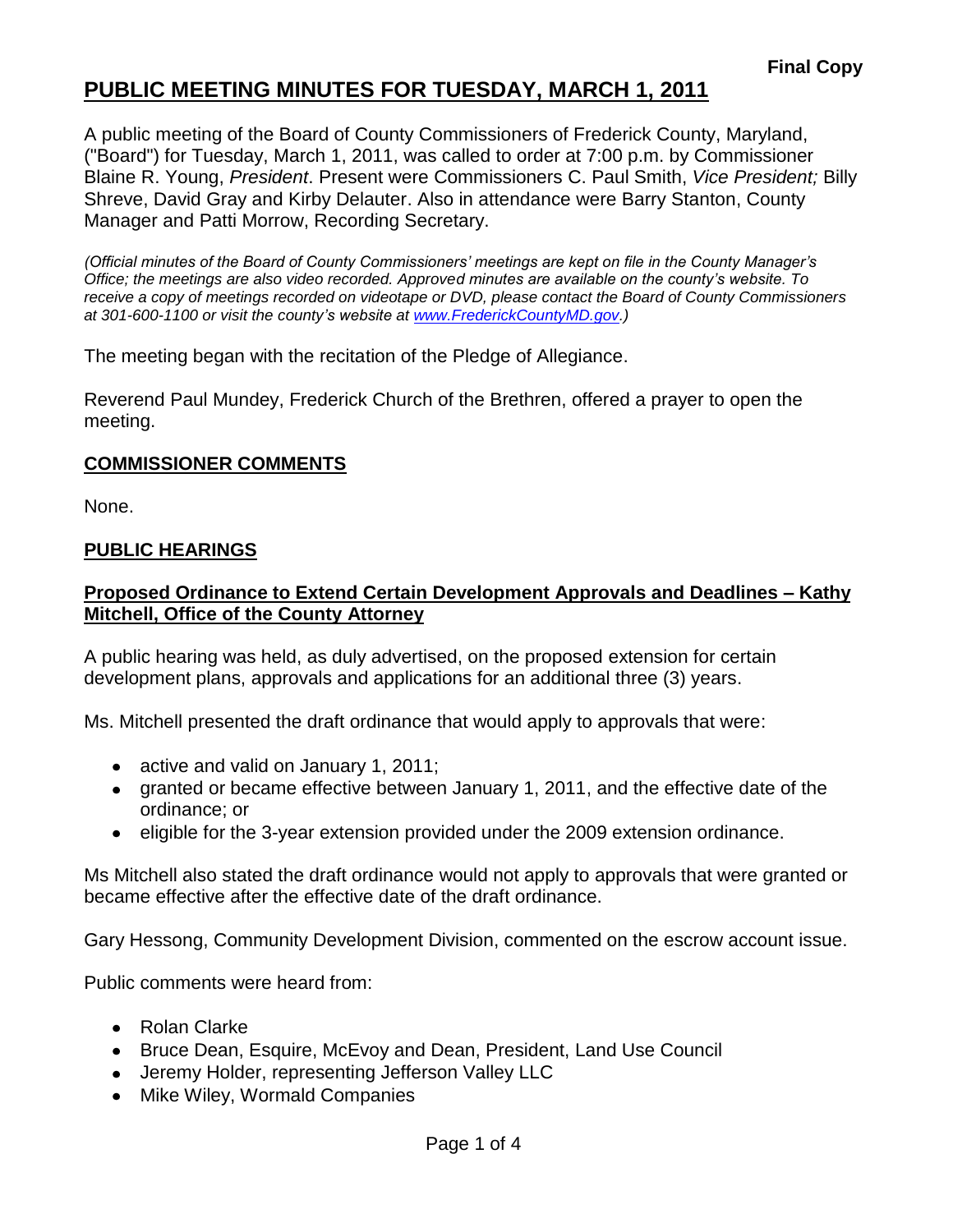- Dave Severn, Esquire, Severn, O'Connor and Kresslein, PA, representing St. Johns **Properties**
- Steve Seawright, President, Frederick County Builders Association
- Mark Friis, Rodgers Consulting

Commissioner Smith moved to adopt the proposed ordinance to extend certain development approval periods and deadlines with an effective date of March 11, 2011. Commissioner Delauter seconded the motion that passed 4-1 with Commissioner Gray opposed.

(A copy of the approved/adopted ordinance can be obtained in the County Manager's Office or from the county's website, [www.FrederickCountyMD.gov.](http://www.frederickcountymd.gov/))

### **Proposed Ordinance to Amend the Frederick County Plumbing Code – Gary Hessong, Community Development Division**

A public hearing was held, as duly advertised, on the proposed amendments to the Frederick County Plumbing Code.

Mr. Hessong presented the draft ordinance which would propose additional exemptions from the plumbing code's permit and inspection requirements.

Public comment was heard from:

• Marty Burns, Mayor, Town of Thurmont

No action was taken by the Board as this public hearing was for the benefit to receive public comments. The Board will make a decision at their administrative business meeting scheduled for Tuesday, March 15, 2011.

### **Proposed Ordinance to Amend the Frederick County Stormwater Management Ordinance – Gary Hessong, Community Development Division**

A public hearing was held, as duly advertised, on the proposed ordinance and fee resolution that would allow combined stormwater management applications for certain project types.

Mr. Hessong presented the draft ordinance and fee resolution.

Public comments were heard from:

• Mike Wiley, Wormald Companies

Commissioner Smith moved to approve the draft ordinance and fee resolution as presented with an effective date of March 1, 2011. Commissioner Gray seconded the motion that passed 5-0.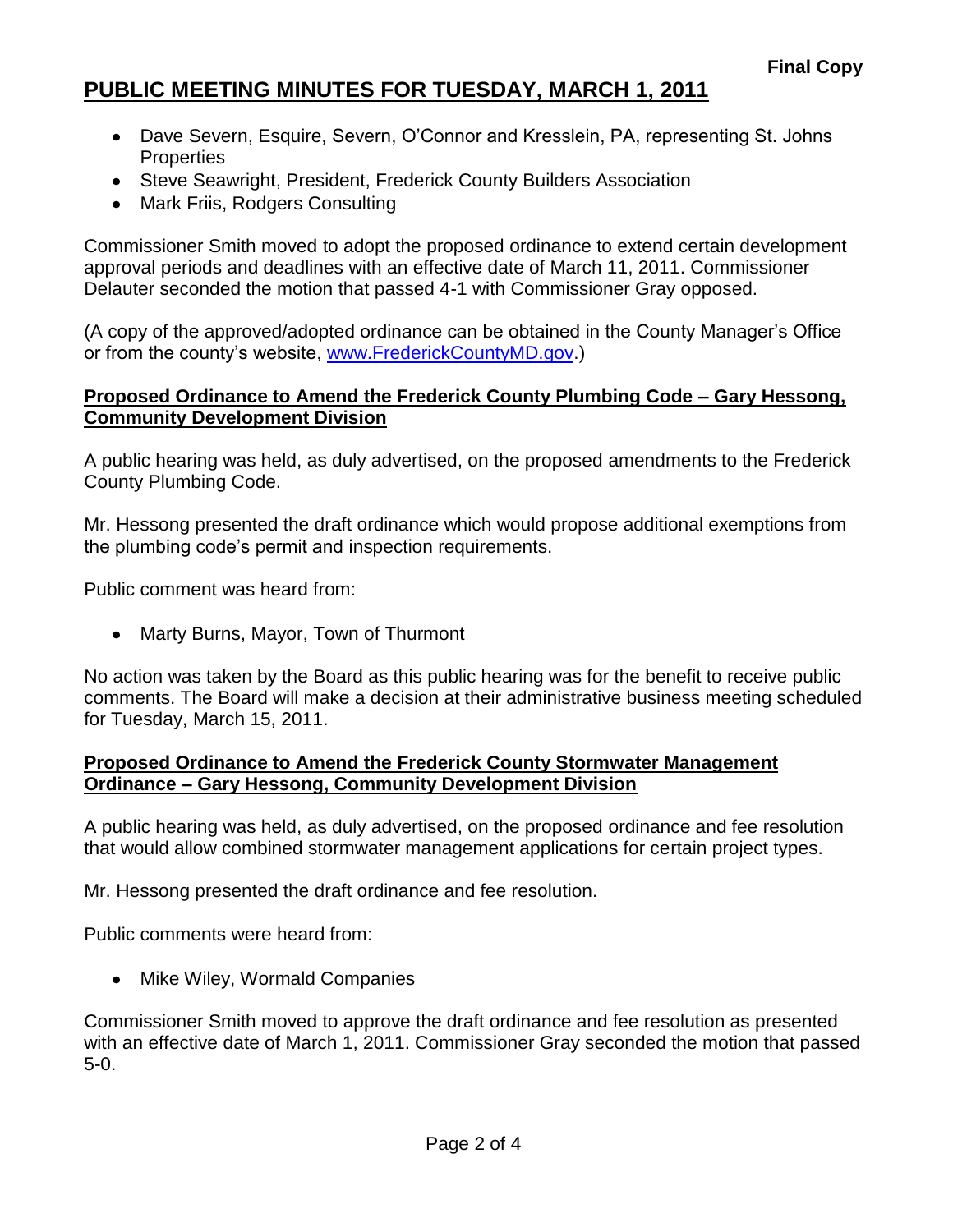(A copy of the approved/adopted ordinance and resolution can be obtained in the County Manager's Office or from the county's website, [www.FrederickCountyMD.gov.](http://www.frederickcountymd.gov/))

## **Proposed Ordinance to Amend the Frederick County Adequate Public Facilities Ordinance (APFO) – Kathy Mitchell, Office of the County Attorney**

A public hearing was held, as duly advertised, on the proposed ordinance that would repeal Ordinance No. 09-28-532, which applied the APFO schools test to certain annexed properties.

Ms. Mitchell presented the draft ordinance which would repeal the provisions of the Frederick County APFO that applied the school adequacy requirements to properties annexed by the municipalities after June 23, 2009.

Public comments were heard from:

- Rolan Clarke
- Marty Burns, Mayor, Town of Thurmont
- Valerie Dale
- Bruce Dean, Esquire, McEvoy and Dean
- Winslow Burhans, Mayor, Town of New Market
- Julie Marker
- Janice Wiles, Friends of Frederick County
- John Miller, Burgess, Town of Middletown
- Will Morrow
- Kent Ozkum
- Richard Jeffries
- Mike Wiley
- Nick Carrera
- Kim Cable
- Jake Romanell, Councilman, Town of New Market and President, Frederick Chapter of the Maryland Municipal League
- Elizabeth Bauer
- Steve Seawright, President, Frederick County Builders Association
- Dan Hess
- George Rudy
- Carroll Jones, Mayor, City of Brunswick
- Rand Weinberg, Esquire, Weinberg and Miller
- Bonnie Bailey-Baker, League of Women Voters
- Randy McClement, Mayor, The City of Frederick
- Janice Spiegel
- Farrell Keough
- MC Keegin-Ayer
- Daryl Boffman